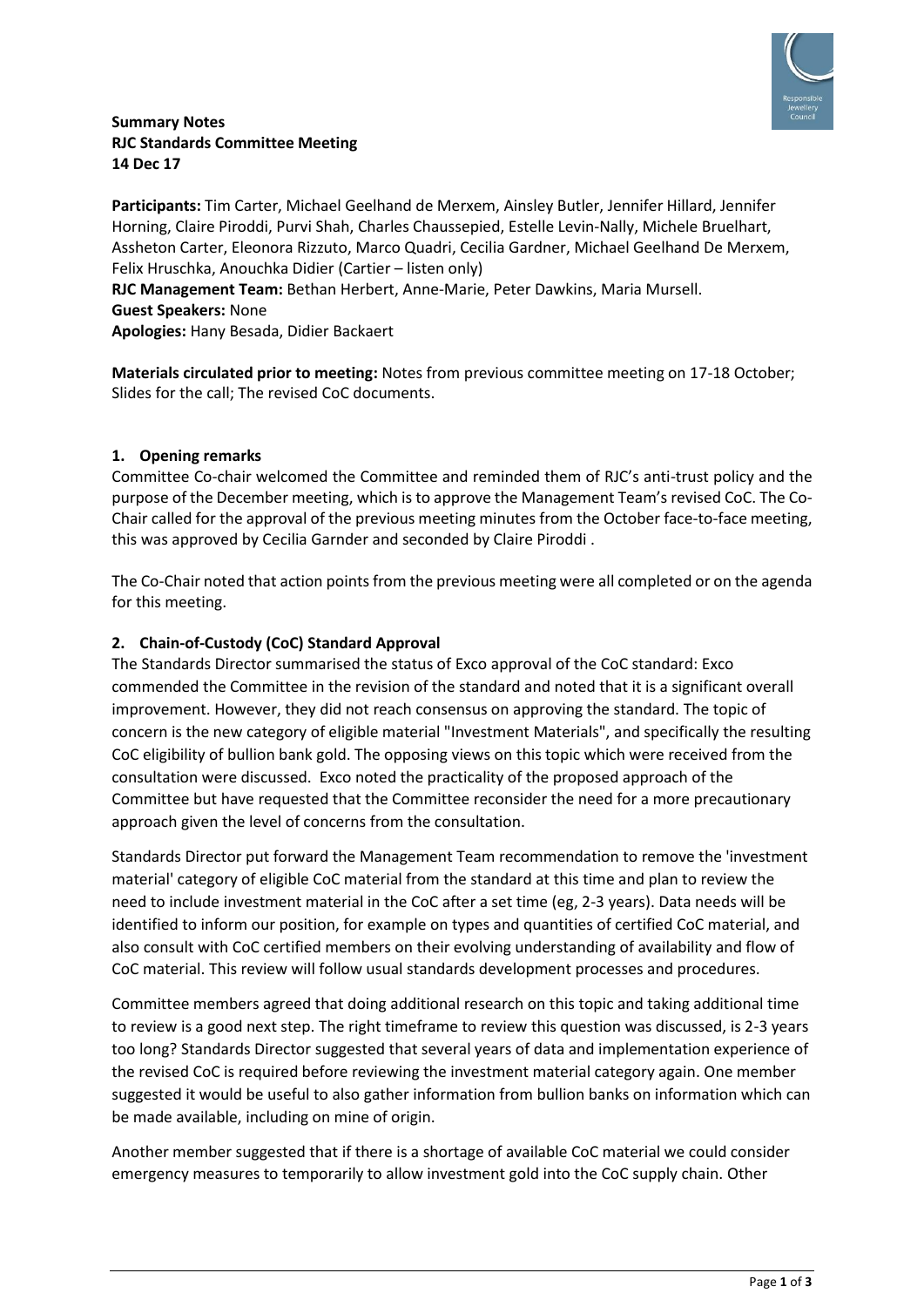Committee members expressed concern with 'emergency measures' as potentially causing confusion and also bypassing the defined approval processes.

The discussion was closed with the confirmation that no commitment is being made on the future inclusion of investment material in the CoC at this time. Any changes will need to go through the Standards Committee and regular approval process and are subject to the decision making at that time.

## **Action: The reference to post consumer precious metals in provision 7.1 will be clarified to indicate that coins and bars are not included.**

Charles Chaussepied motioned to approve the revised standard and Jennifer Hillard seconded. The Committee approved the revised CoC standard. This was approved and seconded.

Standards Director described next steps. Board approval (based on the quality of the process) is scheduled for 19 December 2017. The Standards Director clarified the revised timeframes for issuing new CoC certs from 1 April 2018.

## **ACTION: The Standards Director is to inform the Committee on the board's decision of the new CoC Standard.**

#### **3. Monitoring & Evaluation (M&E) Update**

The Certification and Impacts Manager provided an update on the M&E work and upcoming projects in the next 12 months.

She reminded the Committee of the purpose of the programme, looking at whether the RJC is having a positive impact and moving towards its vision. A Committee member noted that challenges attributing changes in the industry to a single action or organisation. This was acknowledged and ISEAL support in developing M&E programmes was discussed.

The Manager reminded the Committee of 2016 work on refreshing the RJC Theory-of-Change (ToC) which was developed in 2014. The finalisation is currently on hold to allow for Edelman's work on RJC's communication programme to inform the TOC. A revised version will be shared with the Committee in 2018.

One of the ISEAL requirements is to carry out one in-depth analysis of impacts every year. A project with Aidenvironement was discussed which aims to assess the impact of RJC certification on jewellery manufacturing companies. Outputs from this research are anticipated to be shared with the Committee in February 2018.

One Committee member commended the plan to develop outcome performance indicators and there was general support for 2018 plans.

#### **3. Next meeting**

The Standards Director presented the calendar for 2018 and asked for feedback on the two proposed face-to-face meetings, both in London. After some discussion, it was agreed to consult on best dates via a Doodle poll.

#### **Action: Doodle poll on best dates for Face-to-Face meetings in March & October/November**